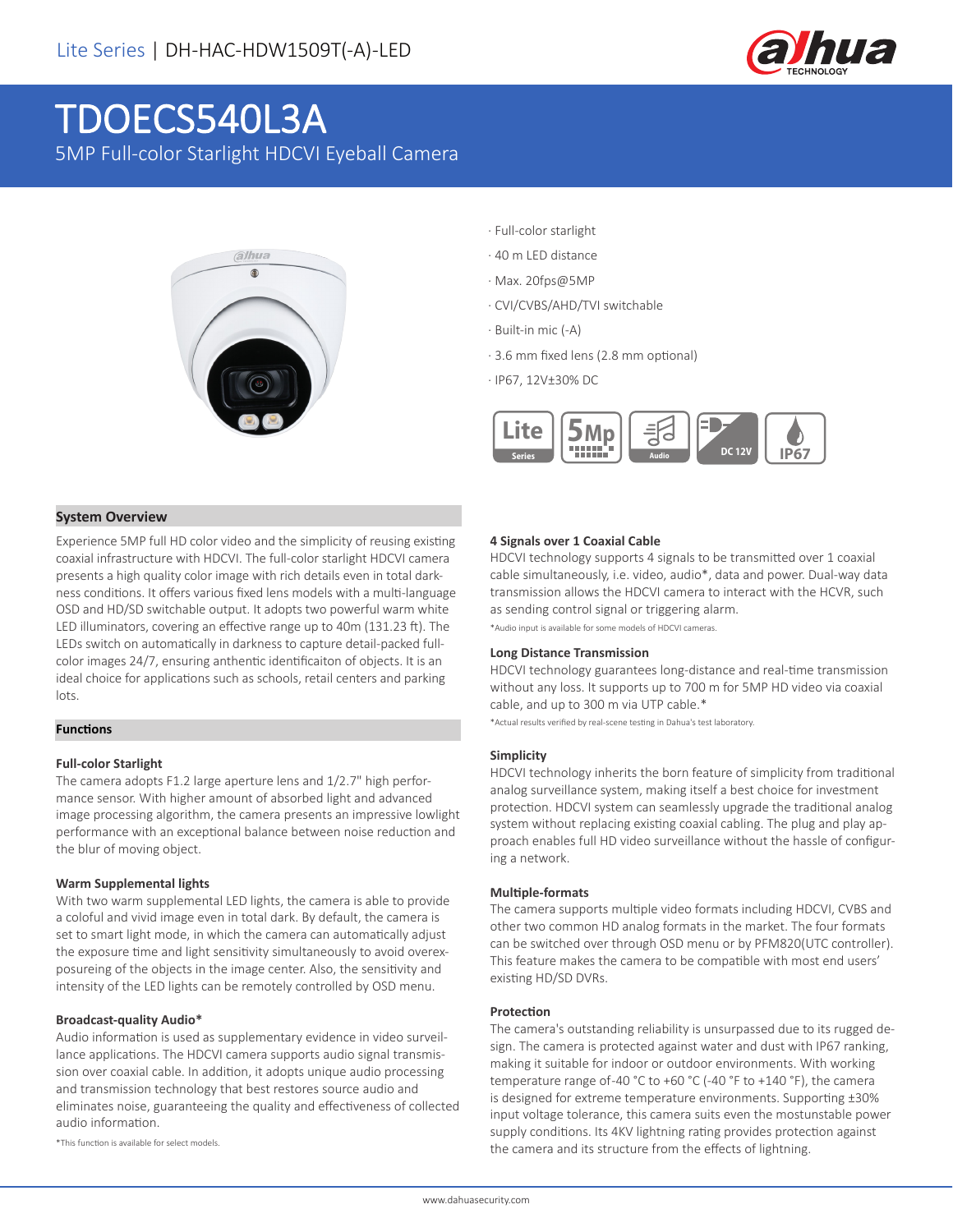## **Technical Specification**

| arte<br>£<br>Ē |
|----------------|
|----------------|

| Image Sensor                      |                   | 1/2.7 inch CMOS                                                                                                                                                                                        |                                |                     |                               |
|-----------------------------------|-------------------|--------------------------------------------------------------------------------------------------------------------------------------------------------------------------------------------------------|--------------------------------|---------------------|-------------------------------|
| <b>Effective Pixels</b>           |                   | 2592 (H) × 1944 (V), 5MP                                                                                                                                                                               |                                |                     |                               |
| Scanning System                   |                   | Progressive                                                                                                                                                                                            |                                |                     |                               |
| Electronic Shutter Speed          |                   | PAL: 1/25s-1/100000s<br>NTSC: 1/30s-1/100000s                                                                                                                                                          |                                |                     |                               |
| S/N Ratio                         |                   | >65dB                                                                                                                                                                                                  |                                |                     |                               |
| Minimum Illumination              |                   | 0.02Lux/F1.2, OLux White Light on                                                                                                                                                                      |                                |                     |                               |
| Fill Light (White Light) Distance |                   | Distance up to 40 m (131.23 ft)                                                                                                                                                                        |                                |                     |                               |
| Fill Light On/Off Control         |                   | Auto; manual                                                                                                                                                                                           |                                |                     |                               |
| Fill Light Number                 |                   | $\overline{2}$                                                                                                                                                                                         |                                |                     |                               |
| Pan/Tilt/Rotation Range           |                   | Pan: 0°-360°<br>Tilt: 0°-78°<br>Rotation: 0°-360°                                                                                                                                                      |                                |                     |                               |
| Lens                              |                   |                                                                                                                                                                                                        |                                |                     |                               |
| Lens Type                         |                   | Fixed-focal                                                                                                                                                                                            |                                |                     |                               |
| Mount Type                        |                   | M12                                                                                                                                                                                                    |                                |                     |                               |
| Focal Length                      |                   | 2.8 mm; 3.6 mm                                                                                                                                                                                         |                                |                     |                               |
| Max. Aperture                     |                   | F1.2                                                                                                                                                                                                   |                                |                     |                               |
| Field of View                     |                   | $2.8$ mm: $129^{\circ} \times 98^{\circ} \times 71^{\circ}$<br>(diagonal × horizontal × vertical)<br>$3.6$ mm: $111^{\circ} \times 83^{\circ} \times 56^{\circ}$<br>(diagonal × horizontal × vertical) |                                |                     |                               |
| Iris Type                         |                   | Fixed iris                                                                                                                                                                                             |                                |                     |                               |
| Close Focus Distance              |                   | 2.8 mm: 1.6 m (5.25 ft); 3.6 mm: 2.1 m (6.89 ft)                                                                                                                                                       |                                |                     |                               |
|                                   | l ens             | Detect                                                                                                                                                                                                 | Observe                        | Recognize           | Identify                      |
| <b>DORI</b><br>Distance           | $2.8$ mm          | 67.5 m<br>(221.5 ft)                                                                                                                                                                                   | 27.0 m<br>(88.6 ft)            | 13.5 m<br>(44.3 ft) | 6.7 <sub>m</sub><br>(22.0 ft) |
|                                   | 3.6 <sub>mm</sub> | 80.0 m<br>(262.5 ft)                                                                                                                                                                                   | 32.0 m<br>$(105.0 \text{ ft})$ | 16.0 m<br>(52.5 ft) | 8.0 m<br>$(26.2 \text{ ft})$  |

| Noise Reduction              | 2D NR                                                                                                                                        |
|------------------------------|----------------------------------------------------------------------------------------------------------------------------------------------|
| Smart Light                  | Yes                                                                                                                                          |
| Mirror                       | Off/On                                                                                                                                       |
| Privacy Masking              | Off/On (8 area, rectangle)                                                                                                                   |
| Certifications               |                                                                                                                                              |
| Certifications               | CE (EN55032, EN55024, EN50130-4, EN60950-1)<br>FCC (CFR 47 FCC Part 15 subpartB, ANSI C63.4-2014)<br>UL (UL60950-1+CAN/CSA C22.2 No.60950-1) |
| Port                         |                                                                                                                                              |
| Video Output                 | Video output choices of CVI/TVI/AHD/CVBS by one<br><b>BNC</b> port                                                                           |
| Audio Interface              |                                                                                                                                              |
| Audio Input                  | Built-in mic (-A)                                                                                                                            |
| Power                        |                                                                                                                                              |
| Power Supply                 | 12V ±30% DC                                                                                                                                  |
| Power Consumption            | Max 5.0W (12V DC, white light on)                                                                                                            |
| Environment                  |                                                                                                                                              |
| <b>Operating Temperature</b> | -40°C to +60°C (-40°F to 140°F); <95% (non-<br>condensation)                                                                                 |
| Storage Temperature          | -40°C to +60°C (-40°F to 140°F); <95% (non-<br>condensation)                                                                                 |
| <b>Protection Grade</b>      | <b>IP67</b>                                                                                                                                  |
| Structure                    |                                                                                                                                              |
| Casing                       | Metal throughout the whole casing                                                                                                            |
| <b>Camera Dimensions</b>     | $\phi$ 106.0 mm × 93.6 mm ( $\phi$ 4.17" × 3.69")                                                                                            |
| Net Weight                   | 0.46 Kg (1.01 lb)                                                                                                                            |
| Gross Weight                 | 0.61 Kg (1.34 lb)                                                                                                                            |

Video

| Frame Rate    | CVI<br>PAL: 5M@20fps, 4M@25fps, 1080P@25fps;<br>NTSC: 5M@20fps, 4M@30fps, 1080P@30fps<br>$AHD^+$<br>PAL: $5M@20fps$ , $4M@25fps$ ;<br>NTSC: 5M@20fps, 4M@30fps<br>TVI:<br>PAL: 5M@20fps, 4M@25fps;<br>NTSC: 5M@20fps, 4M@30fps<br>CVRS<br>PAL: 960H;<br><b>NTSC: 960H</b> |
|---------------|---------------------------------------------------------------------------------------------------------------------------------------------------------------------------------------------------------------------------------------------------------------------------|
| Resolution    | 5M (2592 × 1944); 4M (2560 × 1440); 1080P (1920 ×<br>1080); 960H (704 × 576/704 × 480)                                                                                                                                                                                    |
| BI C          | BLC/HLC/DWDR                                                                                                                                                                                                                                                              |
| <b>WDR</b>    | <b>DWDR</b>                                                                                                                                                                                                                                                               |
| White Balance | Auto; manual                                                                                                                                                                                                                                                              |
| Gain Control  | Auto; manual                                                                                                                                                                                                                                                              |
|               |                                                                                                                                                                                                                                                                           |